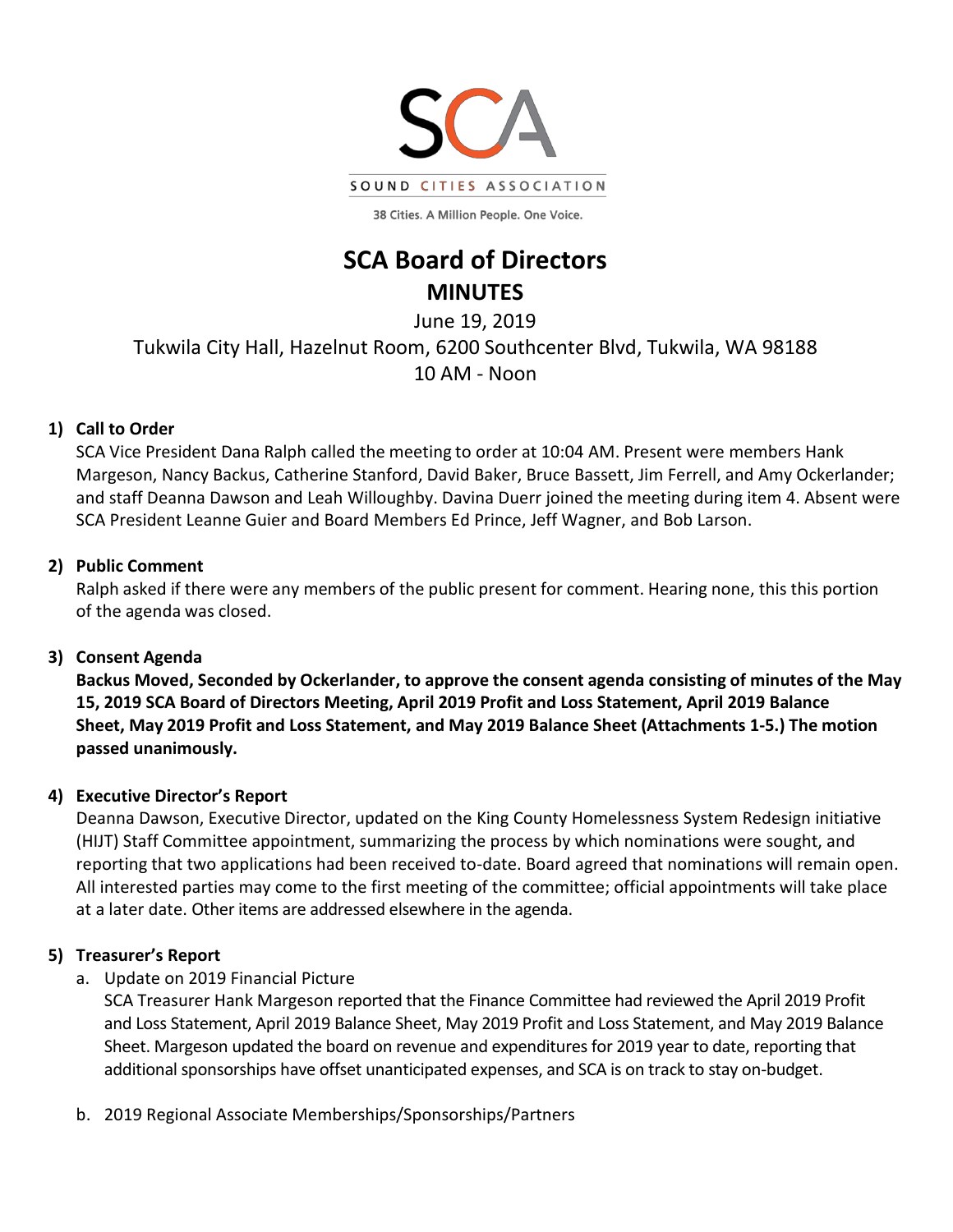Dawson reported on status of payment for current RAM/Sponsors/Partners (Attachment 1). Dawson reported on several potential sponsors. She also shared that Challenge Seattle may be interested in providing a grant focused around affordable housing. The Board was in approval.

Dawson discussed welcome/thank you notes to be sent, by Board Members to new SCA partners and members. Suggestion was made by Backus for SCA-branded notecards.

#### c. Tax Update

Dawson briefed regarding the penalty fee SCA received because of accountants' improper filing of error. Finance committee had instructed to pay at last meeting. Following the meeting, the IRS granted SCA a 60 day reprieve from fees and interest while SCA's request for relief was reviewed. Board was in approval for the change in plan to wait for a response to Dawson's letter before proceeding in payment. The Board concurred with recommendation of Finance Committee to work with accountants on payment, as it the penalties were caused by their error.

Dawson briefed on status of 2017 Audit and factors around why it has not wrapped. Dawson will follow-up at a future meeting.

Dawson also added an update on staffing.

d. 2020 Budget and Dues

Dawson reported on upcoming 2020 budget. Drivers will include numbers from OFM, CPI-W, and insurance premiums

Board agreed the Executive Committee will be responsible for the performance review and salary review of the Executive Director and make a recommendation to the Board for salary in the next year.

e. Other Updates

Dawson addressed questions of staff turnover, adding salary and benefits are bulk of budget, and SCA should continue to have built-in amounts in budget for staff increases as appropriate.

Dawson reported on costs incurred by SCA for processing fees on event tickets. Regarding suggestions on raising ticket cost and passing on the processing fee to the buyer, board agreed that the issue will be discussed by Events and Finance Committees.

### **6) PIC Chair's Report**

As Ed Prince, PIC Chair was absent, Dawson summarized PIC content:

- a. June 12, 2019 PIC Meeting
	- i. Pre-PIC Workshop with King County Metro Transit Dawson briefed members on a presentation from Metro re funding for Metro Connects.
	- ii. Regional Transit Committee (RTC) Appointment **Margeson moved, seconded by Ockerlander, to move Dennis Higgins, Kent, from alternate to member of the RTC, and to appoint Kim Lisk of Carnation, as alternate to the RTC as recommended by the PIC and PIC Nominating Committee.**

It was noted that Lisk will need to miss one to two meetings in the summer. The motion passed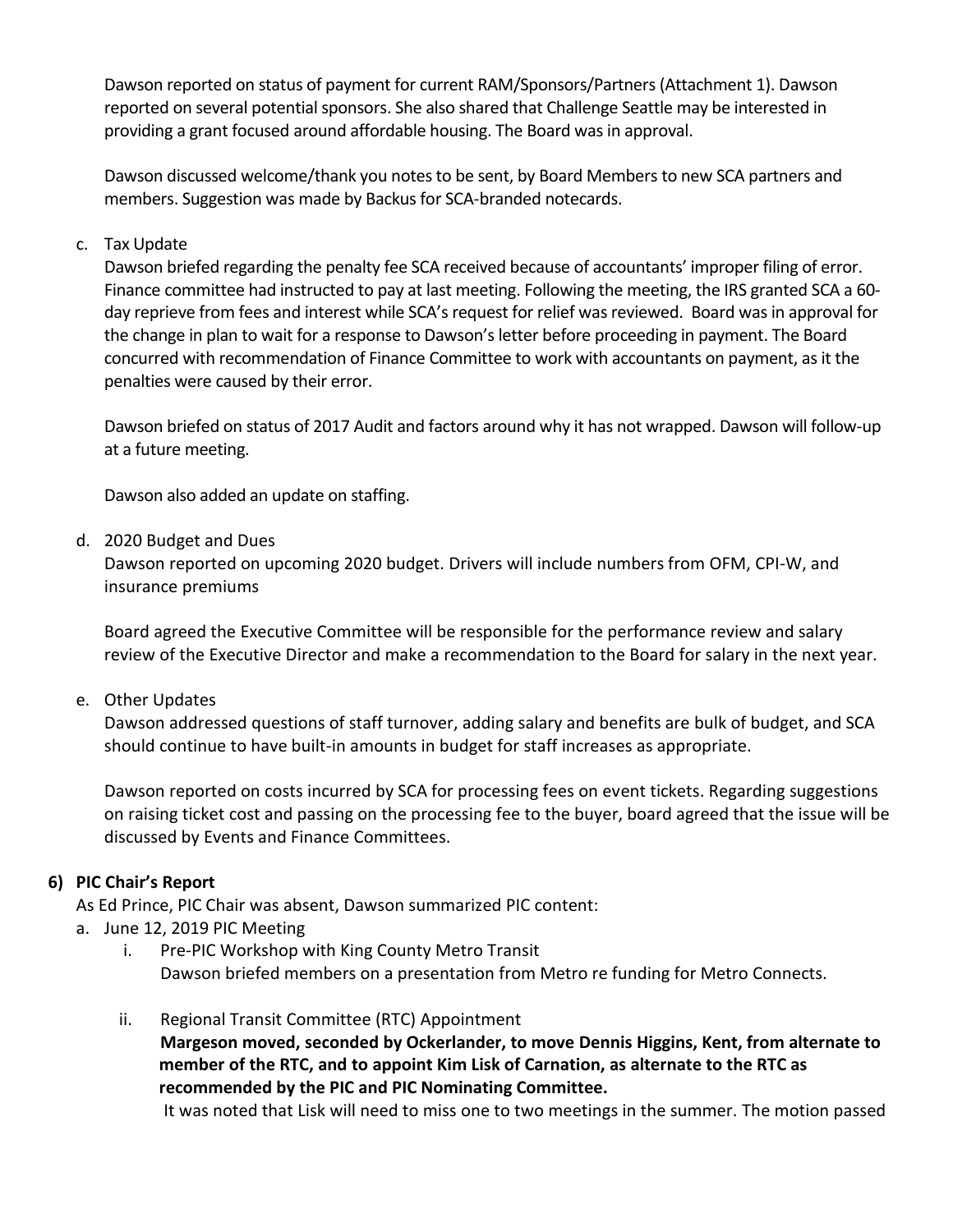unanimously.

#### iii. King County Charter Review

Dawson gave an overview of the Charter Review Commission process. Two SCA members (Sean Kelly and Toby Nixon) serve on the Charter Review Commission. Nixon has been tasked with doing outreach to SCA on a proposal to change the three regional committees established in the Charter – Regional Water Quality Committee (RWQC), Regional Transit Committee (RTC), and Regional Policy Committee (RPC). Specifically, there had been a proposal to combine the three committees into one. In order to assist Nixon in getting feedback, SCA put together a committee consisting of the SCA caucus chairs from the three regional committees (Leanne Guier, Hank Margeson, and John Stokes). Initial feedback from that group was against combining the committees. The group felt that They agreed that there is room for improvement in how the committees function, and that efforts should be made to foster better dialogue and communication between cities and the county on the regional committees. But combining the committees would not further this goal, and would limit the number of city officials who could participate. The group sought feedback from the PIC, who agreed with this initial feedback. The group will also be seeking feedback from current and former members of the regional committees, and city staff. The Board agreed with this proposed course of action and agreed with the initial feedback. The Board agreed that they would likely send a letter to the Charter Review Commission once outreach was completed and feedback had been gathered.

#### iv. Homelessness Response Governance and System Recommendations

Dawson summarized current status. Members asked questions around why a new layer of bureaucracy to address changes in the homelessness system is needed. Board members agreed that if a new entity was created, SCA should have strong representation.

Backus gave an update on the meeting with ELG Executive Leadership, which consists of herself, Dave Upthegrove, Jeanne Kohl-Welles, and Rob Dembowski. This group has expressed importance of SCA representation. Board agreed that other officials should be at the table, as they are who will be held accountable by the public. Dawson and Backus will continue to update. Ferrell exited the meeting following this item.

#### v. Vision 2050

Dawson shared that PIC was updated at last meeting, and an upcoming Pre-PIC is in-planning.

- vi. King Conservation District Proposed 2020-2024 Rates Dawson gave an update on continued discussions around whether there will be an increase this year. Process is still being determined; SCA will continue to monitor and report.
- vii. Levies and Ballot Measures in King County Dawson asked for current and ongoing updates on levies and ballot measures. Ralph shared that Kent is considering a public safety levy.
- viii. Potential Upcoming SCA Issues Dawson reported that PIC will meet in July; will not meet in August. SCA is looking at a Pre-PIC presentation for September around the *Martin v. Boise* decision, with possible presenter from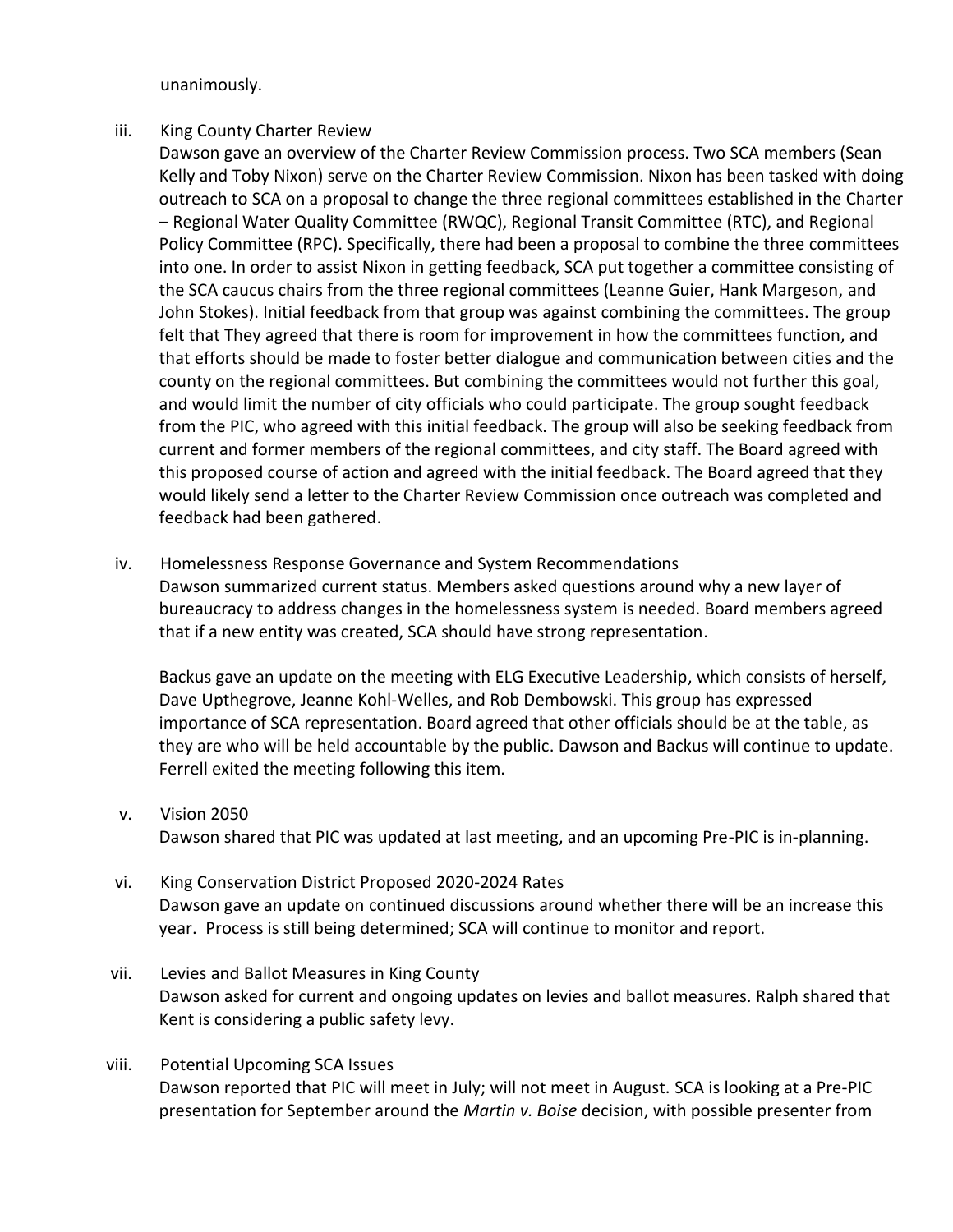MSRC, along with possible others. Looking at other future Pre-PIC presentations around social media and around equity and inclusion

Dawson suggested and the board was in approval that 2019 caucus meetings should be held together as one Pre-PIC session, as in 2018, as opposed to holding two separate caucus meetings in addition to the PIC meeting.

### **7) City Administrator's Report**

As Bob Larson was absent from the meeting, Dawson summarized topics covered in the last City Managers meeting. (Attachment 2)

### **8) Discussion Items**

a. Intercity Study Mission Debrief

Dawson, Ralph and Stanford debriefed the experience and value of the Chamber Intercity Study Mission; encouraged Board Members to attend the Regional Leadership Meeting in March.

b. AWC Conference

Dawson asked if members were attending and commented on the importance of reaching out and developing relationships with fellow community leaders for the development of inter-city partnerships.

- c. SCA Letter with King County Housing Authority/Comcast Internet Essentials Dawson summarized and Members reviewed proposed letter to be sent out to constituents. Members present confirmed their inclusion or non-inclusion of their respective signatures on the letter.
- d. King County Charging Standards

Dawson, Ferrell, Ralph, and Backus gave the Board an overview of a meeting of South County mayors, chiefs, and prosecutors to discuss concerns around the King County Prosecuting Attorney's Filing and Disposition Standards, and the impact on their cities. The group will be meeting again to continue the discussion. Board members were encouraged to do outreach to their Chiefs to see if they had similar concerns.

e. Greater Seattle Partners (GSP)

Dawson gave the Board an update on discussions with GSP, and the new ADO for King County, which is now housed at the Seattle Chamber. The Board discussed expectations regarding funding of the new entities.

f. Affordable Housing—Update on Challenge Seattle/Microsoft Initiative

The Board discussed next steps on working together on middle-income affordable housing. Dawson inquired as to whether the Board preferred to have discussions via the new County Affordable Housing Committee, or whether they wished to have SCA discussions. The Board indicated a preference for the latter, and discussed holding some initial discussions at the sub-regional level.

g. Board Meeting Location – Renton Dawson reminded that July Board Meeting will be first at new location in Renton City Hall. Remainder of 2019 meetings will be at the new location.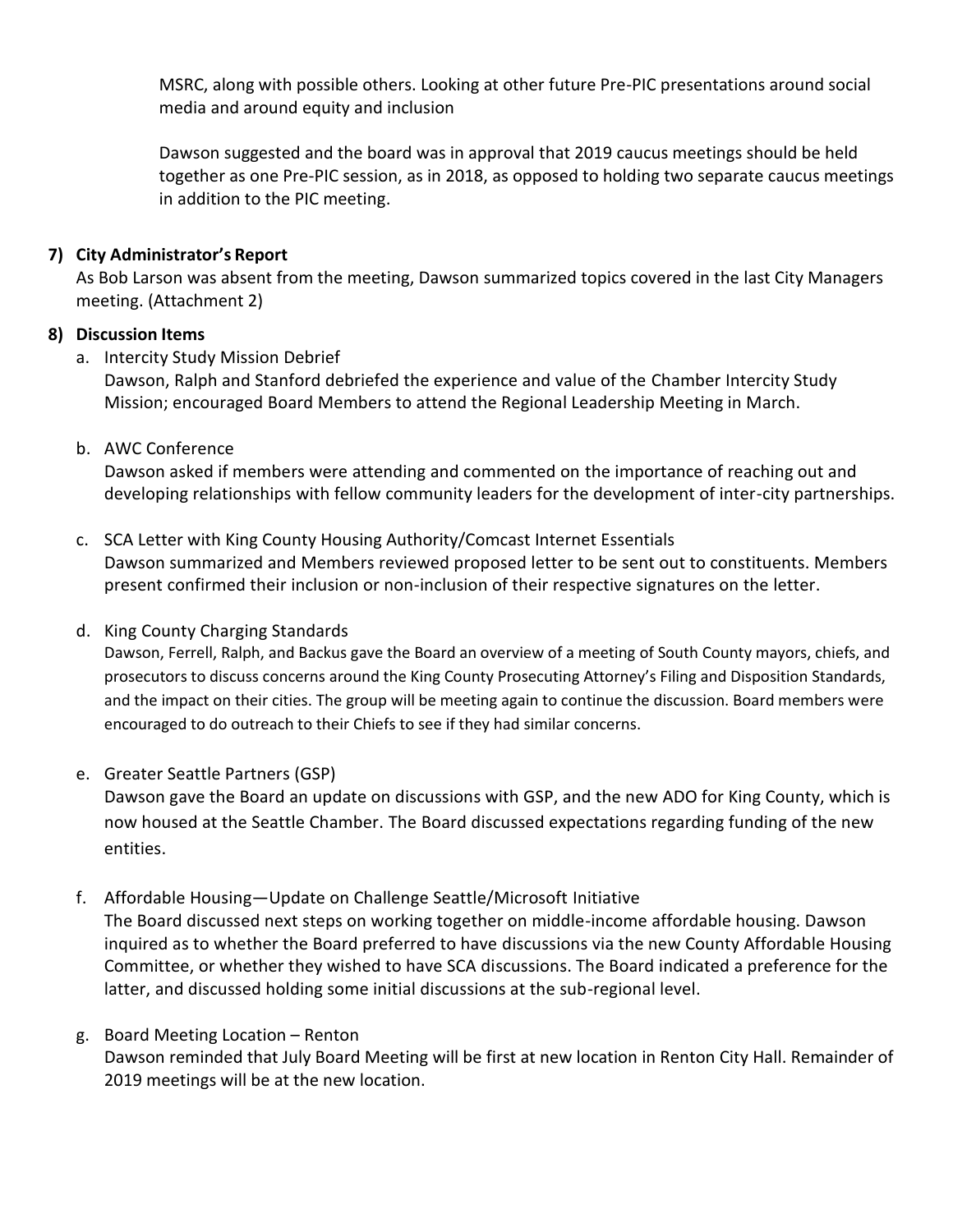## h. 2019 Networking Events and Annual Meeting

Dawson reported on sponsors and speakers for upcoming events. Boeing is sponsoring, Brian McGowan from GSP will be speaking for July 31<sup>st</sup> event; Foster Pepper sponsoring and Commissioner of Public Lands, Hillary Franz, will be speaking September 25<sup>th</sup> event; Sound transit is sponsoring, and panel is to be determined for October 30thevent. Comcast is sponsoring the annual event on December 4<sup>th</sup> and panel is to be determined.

### i. 2020 Board Leadership

Dawson reported on upcoming board leadership seats: seats of Ferrell, Ralph, Margeson, and Stanford, and Ockerlander will all be up. Bassett is retiring, so his seat will also be up for election. Guier will rotate to position of Past President, so the South Valley seat will be up. PIC Chair, currently Prince, will end his term and rotate off. Dawson asked that members consider let her know whether they intend to run for reelection. She reported on possible new committee of past presidents.

### j. 2019 SCA Retreat

Dawson reviewed the retreat summary and noted current priorities and events:

- i. 2019 as year of transition:
- 1. Retirements update
- 2. Identifying and developing future leadership
- ii. Supporting members on regional boards and committees
- iii. 2019 priorities:
	- 1. Affordable housing
	- 2. Transportation
	- 3. Apprenticeships and workforce development (tie)
	- 3. Equity and inclusion (tie)
	- 5. Civility in public life, countering toxic social media
- iv. Communicating Benefits of SCA

Dawson noted need and group discussed importance of keeping those impacted involved. Backus noted the phrase, "need to be present to win," which group agreed was an effective communication method.

### k. 2019 Accomplishments

Dawson asked members for recent accomplishments of SCA. Margeson noted SCA has been helpful in discussions around KCD rates. Dawson noted that SCA was asked to be present at Charter Review, and SCA's feedback was sought. Margeson noted Challenge Seattle's partnership and support for SCA's work on affordable housing.

# **9) Upcoming Events/Meetings**

Ralph summarized upcoming events and meetings:

- a. SCA Public Issues Committee Wednesday, July 10, 2019 7:00 9:00 PM (with workshop on VISION 2050 immediately preceding meeting at 6:00 PM) – Renton City Hall
- b. SCA Board of Directors Meeting Wednesday, July 17, 2019 10:00 AM noon Renton City Hall
- c. SCA Networking Dinner (with guest GSP CEO Brian McGowan, sponsor Boeing) Wednesday, July 31, 2019 – 5:30 PM – 8:00 PM – Renton Pavilion Event Center